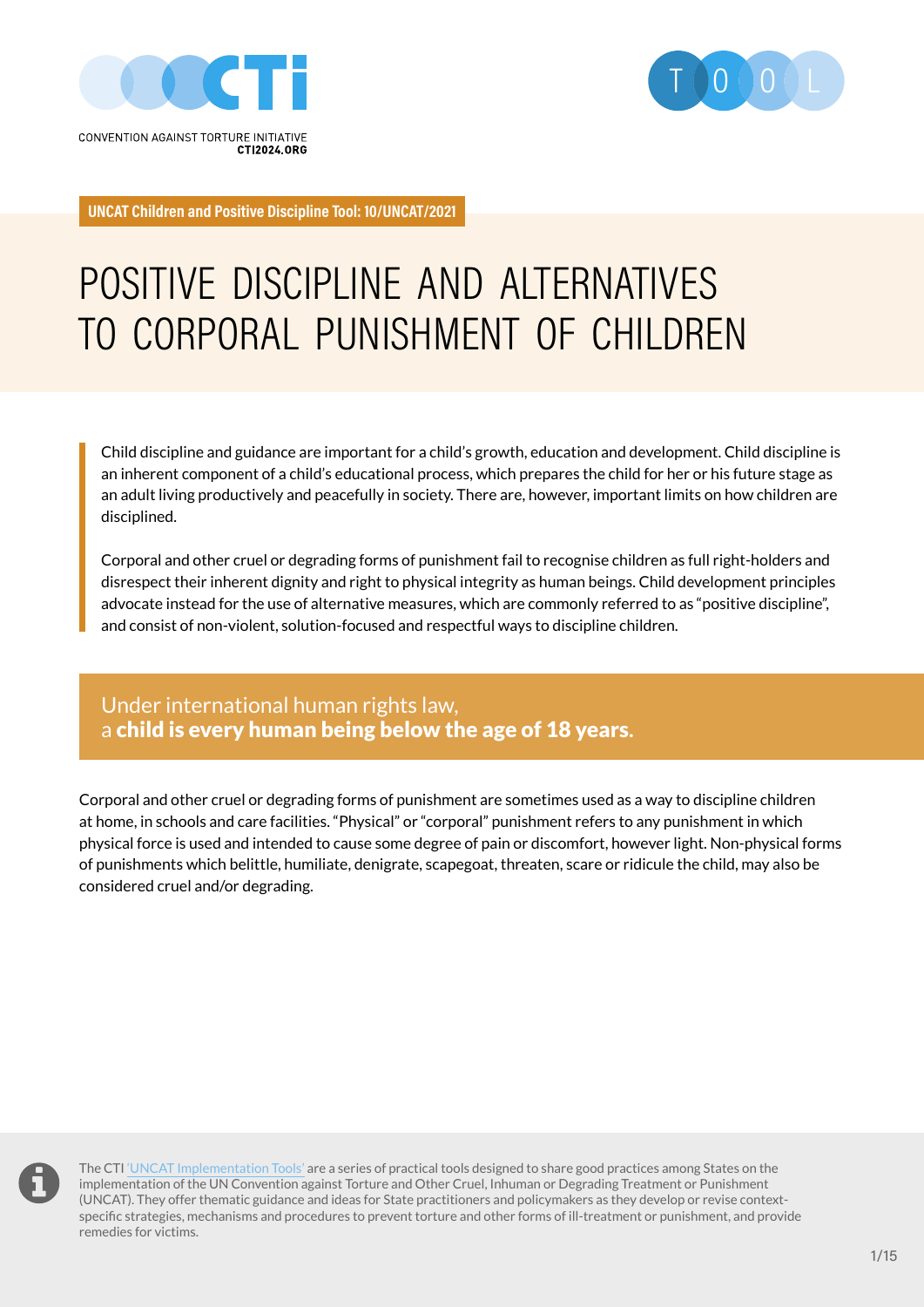Regardless of the use of physical force and/or the degree of pain or discomfort generated, the UN Committee on the Rights of the Child has considered that such punishments are a form of violence against children. The Committee has declared that corporal punishment and other cruel or degrading forms of punishment are forms of violence and States must take all appropriate legislative, administrative, social and educational measures to eliminate them.

Similarly, in its examination of States parties on their implementation of the UN Convention against Torture, the UN Committee Against Torture (CAT) has consistently raised the issue of corporal punishment, including increasingly in schools and other institutions and in the home.

## " *States Parties shall ensure that: (a) No child shall be subjected to torture or other cruel, inhuman or degrading treatment or punishment (…)."*

UN Convention on the Rights of the Child, Article 37

### THIS TOOL IS INTENDED TO:

### Assist government policy-makers, legislators and other functionaries

 $\rightarrow$  to better implement international human rights law and standards, through sharing knowledge and good practices of States in showcasing policies, laws and practices that end corporal punishment and other forms of cruel or degrading punishments of children.

### Illustrate a number of alternative practices

 $\rightarrow$  to corporal punishment and other forms of cruel or degrading punishments that promote an educational rather than a punitive approach to disciplining children and which are thereby consistent both with the UN Convention against Torture, the UN Convention on the Rights of the Child and other relevant international standards.

The document covers a wide variety of settings where corporal punishment and other forms of cruel or degrading punishments is used as a way to discipline children, including home, educational and care settings. Discipline within places where children are deprived of liberty, although of major importance, is not covered in this tool.

The [checklist at the end](#page-13-0) will help guide Staters on the steps they may take to align their policies, laws and educational practices to be in line with UN Convention Against Torture and UN Convention on the Rights of the Child.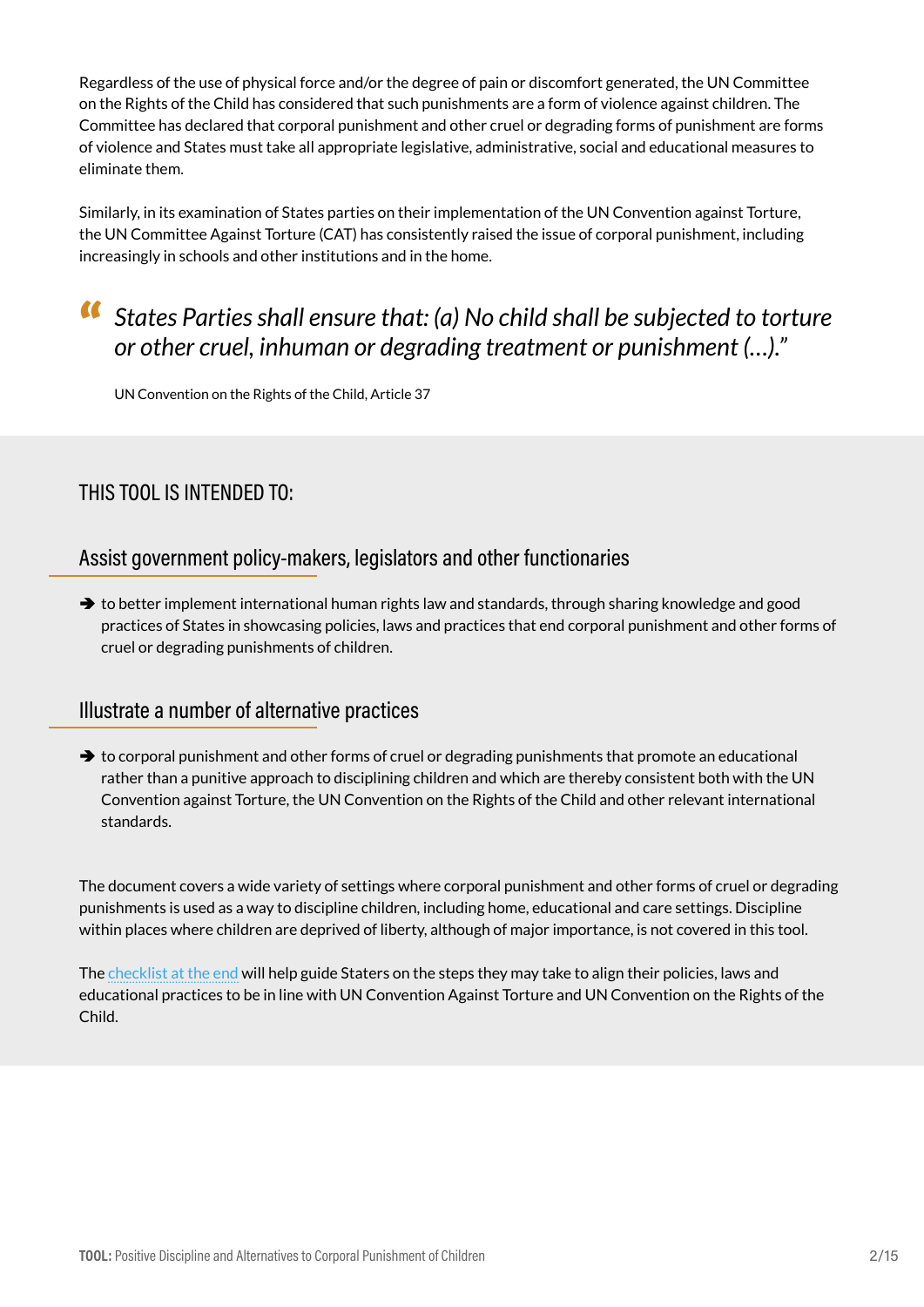# ALTERNATIVES TO CORPORAL PUNISHMENT: PROMOTING POSITIVE EDUCATION

Positive discipline is based on children's rights to a healthy development, protection from violence, and the value of their participation in their own learning and development. It focuses on forming positive attachments and promoting parent-child and educator-child cooperation and reciprocity. Under positive discipline, parents, caregivers and teachers use warmth, structure and good communication so that the child learns new skills to prevent recurrence of misbehaviour.

**COOO** 

" *States Parties shall take all appropriate measures to ensure that school discipline is administered in a manner consistent with the child's human dignity and in conformity with the present Convention."*

UN Convention on the Rights of the Child: Article 28(2)

Parents, caregivers and teachers implementing the positive discipline methodology should be guided by four interdependent principles: 1) identifying long-term educational goals; 2) providing warmth and structure; 3) understanding how children think and feel; and 4) problem-solving.

- 1 **Identifying long-term educational goals:** In order to effectively provide positive discipline, parents, caregivers and teachers need to identify the specific goals they would like the child to achieve in the long-term. Examples of possible goals may include the management of stress, improvement of communication skills and consideration of other people's feelings. These goals are the foundation on which parents, caregivers and teachers can build their responses to a child's behaviour.
- 2 **Providing warmth and structure:** Research shows that children learn best when they feel respected, understood, trusted, safe and loved. They also need clear information to help them gradually understand, learn and succeed.
- 3 **Understanding how children think and feel:** Learning to see and understand the world through the lens of a child helps adults provide warmth and structure in ways that are appropriate to the child's developmental level – their evolving capacities. For instance, a main task for parents of babies is to build a strong foundation of trust and attachment, whereas a main task for parents of adolescents is to support the development of a strong identity.
- 4 **Problem-solving:** Problem solving helps children learn important skills. When parents, caregivers and teachers take a step back, regulate their own emotions and see the situation through a child's eyes, they will be able to approach behaviour and conflict as a problem to be solved. As children get older, they can participate in the problem-solving process.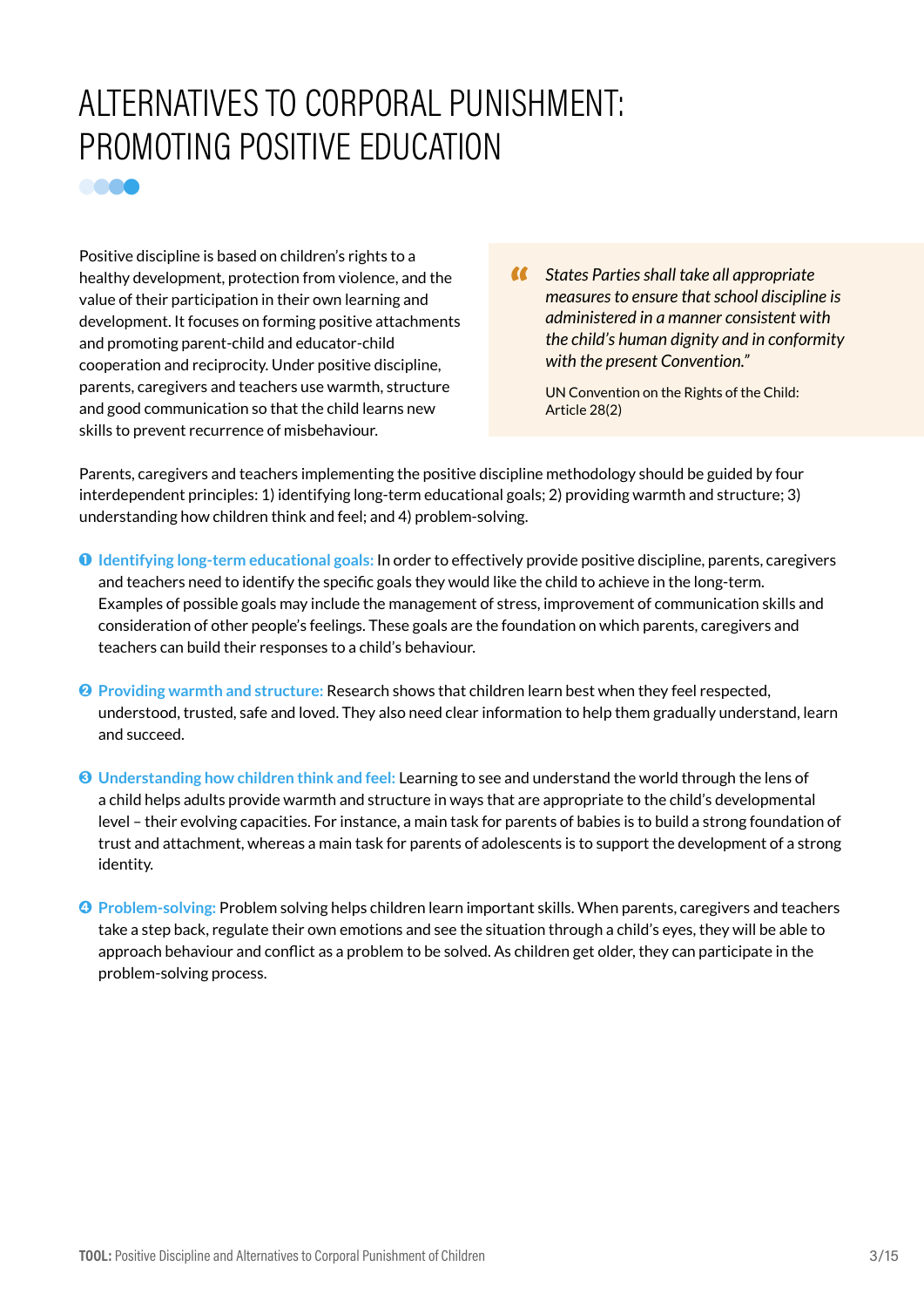# WAYS TO IMPLEMENT A POSITIVE DISCIPLINE APPROACH: EDUCATION, TRAINING AND AWARENESS-RAISING **COOO**

" *In rejecting any justification of violence and humiliation as forms of punishment for children, the Committee is not in any sense rejecting the positive concept of discipline. The healthy development of children depends on parents and other adults for necessary guidance and direction, in line with children's evolving capacities, to assist their growth towards responsible life in society."*

UN Committee on the Rights of the Child, General Comment No 8 on the right of the child to protection from corporal punishment and other cruel or degrading forms of punishment, para 13.

Educating society about the negative effects of corporal punishment through awareness-raising campaigns and programmes will facilitate inform society on non-violent alternatives to disciplining children. These campaigns and programmes should aim to support and guide parents, caregivers and teachers to use a positive approach to discipline children.

### **Costa Rica:** Cooperation of the Government and CSOs to eradicate corporal punishment

In 2008, Costa Rica legally banned corporal punishment in all settings by introducing the Law on the Rights of Children and Adolescents to Discipline Free from Corporal Punishment and Other Forms of Humiliating Treatment. The duty to promote non-violent discipline and recognition of children as full right-holders is further reflected in the National Policy for Childhood and Adolescence of Costa Rica. The Government and CSOs are cooperating on implementing the law and policy, through a strategic alliance between the Ministry of Health and a number of organisations. The purpose of the alliance is to implement the "[Niñez Ciudadana"](https://paniamor.org/Program/detail/1/ninez-ciudadana) (Citizen's Childhood) programme, which seeks to develop skills of teachers in the use of positive discipline in early childhood; and the "[Somos Familia"](https://paniamor.org/Project/detail/20/somos-familia---mep-) (We are Family) programme, which provides support to families on discipline without violence so that children can develop their capacities in a healthy environment. In the latter programme, families receive an updated information guide, material and strategies, as well as daily activities to forge secure attachment and therefore, a strong emotional bond with their children.



### **Jamaica:** Child development principles and public awareness

The Ministry of Education, together with UNICEF, published "[Strictly positive](https://www.unicef.org/jamaica/media/501/file/Strictly-Positive-Manual-2011.pdf)" in 2011, a resource guide based on child development principles, intended to train school staff to create and maintain environments that support positive discipline in schools. The Government aligned this training with a public educational campaign based on positive discipline methodology messages with the aim of educating the entire population on alternatives to corporal punishment. In 2012, corporal punishment was prohibited in early childhood centres. The Jamaican Government is taking steps to broaden the ban to other settings.



### **Japan:** Guidelines from the Government on positive discipline

The prohibition of corporal punishment came into force on 1 April 2020, via an amendment to the Child Abuse Prevention Law and the Child Welfare Act in 2019. In the same year, a resolution was also adopted stating that the Ministry of Health, Labour and Welfare would develop guidelines on the scope of the amendments, commit to raise awareness of the harmful effects of corporal punishment and provide parents with information on positive discipline. The guidelines were published on 20 February 2020 by the Committee on the Promotion of Parenting without Corporal Punishment.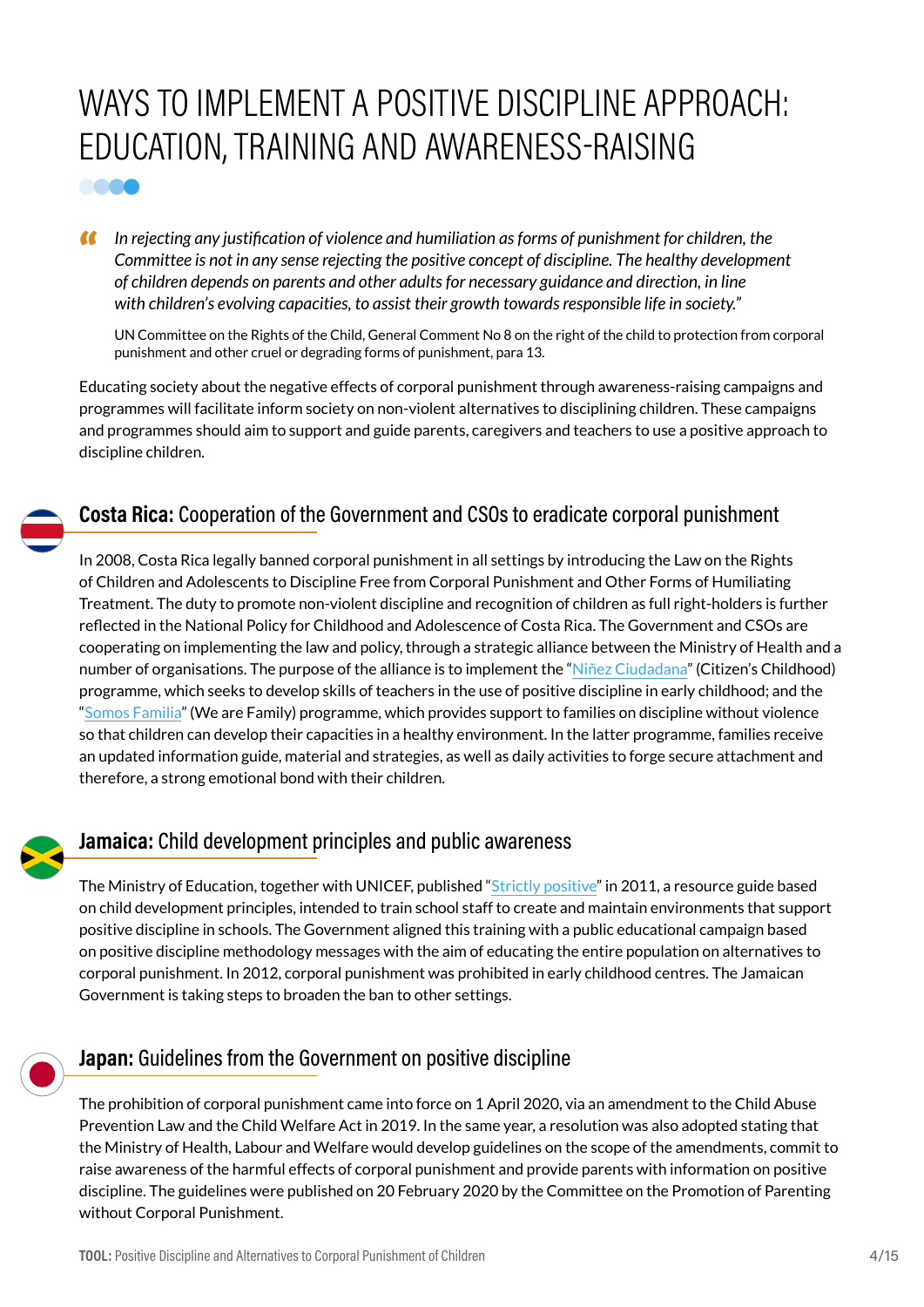

### **South Africa:** Training manuals and a national framework to promote school safety

The South African National Education Policy Act of 1996 requires schools to create an enabling education system that supports the full personal development of each child. In 2016, the Government published two training manuals under the ["National School Safety Framework](https://www.education.gov.za/Portals/0/Documents/Publications/School Safety Framework 2016.pdf?ver=2016-02-19-133421-363)" to inform and train teachers on how to discipline students without violence and following a positive discipline approach. This framework appoints the National Department of Basic Education as the accountability mechanism to ensure violence is never used to discipline children.

# MOVING TOWARDS A SOCIETY FREE FROM VIOLENCE: THE BENEFITS OF FULLY BANNING CORPORAL PUNISHMENT **COOO**

### Reduction of violence in society

" *All too often, we see violence rear its ugly head in the places where we are meant to feel most safe: Our homes, our workplaces, and our schools. The fact that this type of behaviour is manifested at all levels of our society indicates a larger problem – a culture of violence. The normalisation of violent punishment, particularly among our youth in their formative years of development, makes for a troubling trend; these little girls and boys grow up with a worldview that has been shaped by the acceptance of harm as punishment, and that trickles into the way they treat others, from their co-workers to their spouses to their own children. It feeds into a cycle that is passed down through generations – a cycle that needs to be broken."*

Prime Minister of Fiji, Hon. J.V. Bainimarama

A society that uses and/or tolerates corporal punishment as a way of disciplining children spreads the message, even unintentionally, that violence is an acceptable and appropriate way to resolve misbehaviour and conflicts, which in turn can create entrenched structural violence. Prohibiting corporal punishment of children – and related programmes of training, education, awareness-raising and counselling – have proven effective in reducing violent behaviours of children when they become adults and equip them with non-violent conflict resolution techniques. Such laws, policies and practices recognise that building peaceful and inclusive communities starts in childhood.

### **Burkina Faso:** Economic and educational interventions in the family reduce violence

Between 2014 and 2017, the Ministry of Social Action of Burkina Faso, together with Trickle Up, a local CSO, worked on a project to find out how economic and educational factors influenced the existence of violence in the family, both intimate partner violence and violence against children. The project worked over a period of one year with various families, divided into three groups. The first received financial support (e.g. access to credit at a reasonable interest rate), the second education on positive discipline, and the third, both. In the evaluation of the project it was found that the families in the first group reduced intimate partner violence but only those families in the third group reduced violence against children. This study shows the importance of the role of education in making parents aware of alternatives to violent discipline and the benefits of such changes.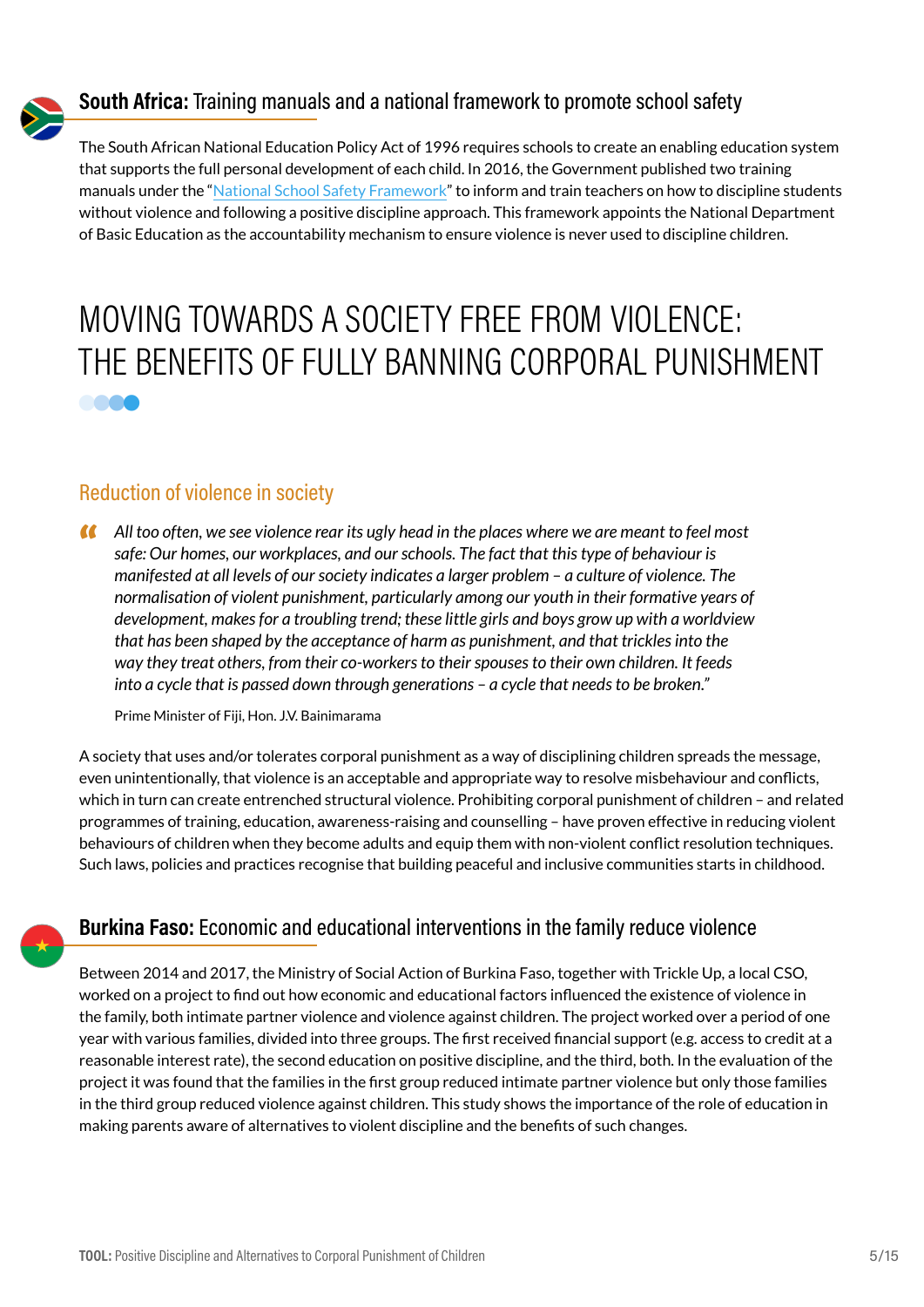### **Germany:** Longitudinal research shows reduction in violence if prohibited in childhood

Some years after having achieved the full prohibition of corporal punishment in Germany, the use of this practice was significantly reduced. Since children were not exposed to these traumatic experiences, there was an important decrease in the use of violence by children when reaching adolescence. Years later, a reduction in the proportion of women experiencing physical injury due to domestic violence was also observed. A survey by the German Federal Ministry of Education and Research in 2011 found that the reduction may be linked to the decrease of violent experiences during childhood which in turn leads to a more tolerant society.

### The healthy development of the child

" *Recognizing that the child, for the full and harmonious development of his or her personality, should grow up in a family environment, in an atmosphere of happiness, love and understanding."*

Preamble of the UN Convention on the Rights of the Child.

Societies that apply dignity based discipline have been able to reverse the negative effects of corporal punishment on the healthy development of the child. Positive parenting helps to reduce behavioural problems and increase competencies of children and adolescents such as self-esteem, coping efficacy and educational goals. This nonviolent discipline decreases family conflict as well as improve family cohesion, communication and organisation.



### **Canada:** Positive parenting influences better adaptation to school

In 2018, the American Psychological Association conducted different studies in Canada in order to examine how positive discipline promotes a healthy development of the child and in particular, how it leads to better school performance. Parents that participated in the study observed that positive discipline and specifically, a supportive parental attitude that promotes children's autonomy and the development of their individuality influences a successful adaptation to school. In this study, children also reported a clear link between support from their parents and their results at school.



### **Finland:** Link between parents' support of children's autonomy and their well-being

In 2017, the American Psychological Association conducted three longitudinal studies in Finland to analyse to what extent parents support of children's autonomy enhances children's well-being across the major transitions of high school. The Association found that this support reduces depressive symptoms and increases self-esteem among adolescents.

### Reducing costs that result from corporal punishment and investing in children

A number of governments have calculated the financial costs associated with corporal punishment.



### **India:** Early school dropout causes losses to the State in the long-term

In India, it was estimated in 2010 that the costs to society of children dropping out of school as a result of corporal punishment was between 1.5 to 7.4 billion USD in lost benefits to society each year.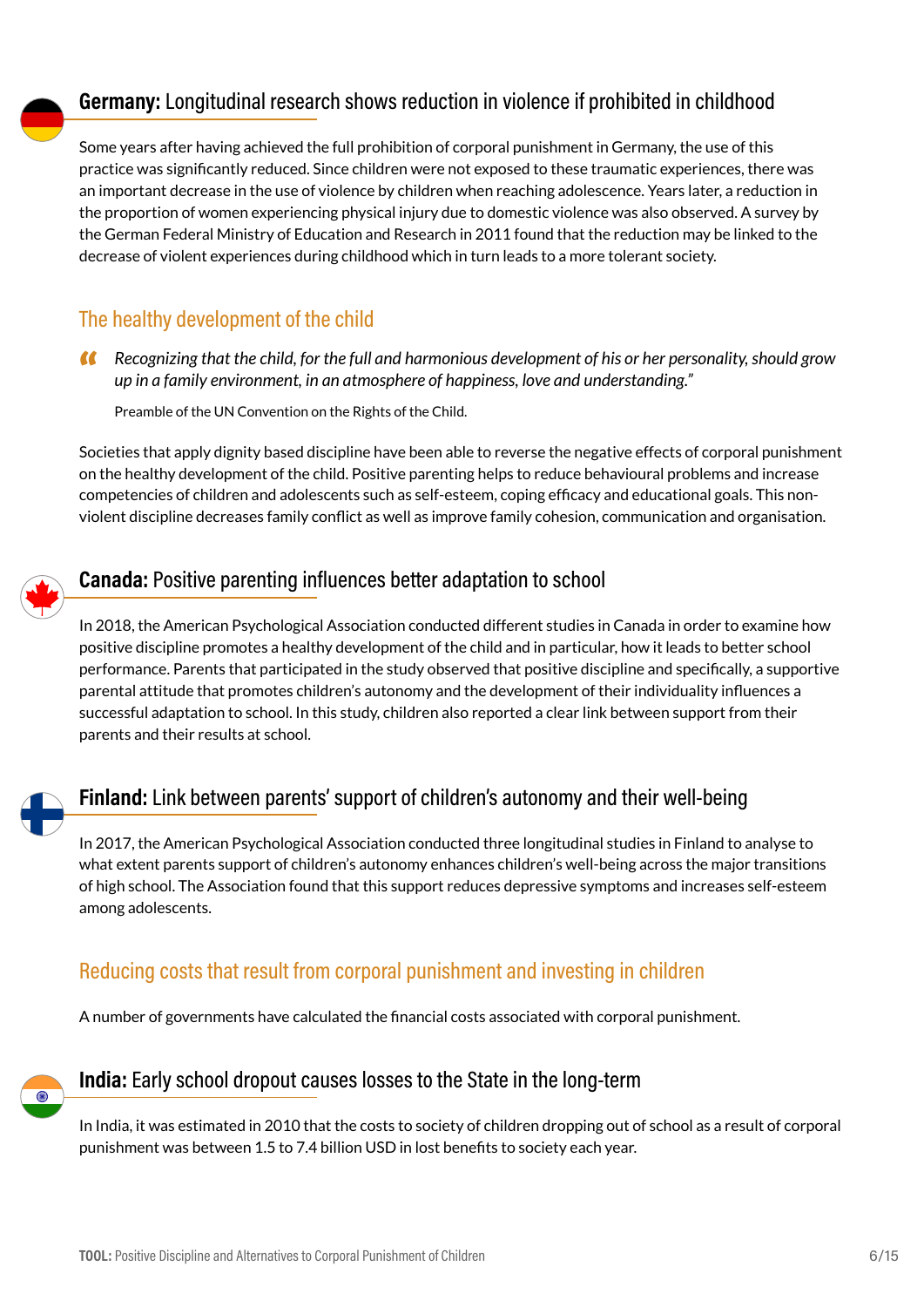

### **Pakistan:** Corporal punishment leads to more school dropouts

In 2014, professors at the Teknologi University in Malaysia explored the relations of corporal punishment with school dropout and showed alarming percentages in countries such as Pakistan. In the past years, the Government has taken efforts to ban corporal punishment in schools. For instance, the enactment of the Prohibition of Corporal Punishment Act in 2017, applicable in the Islamabad Capital Territory, and the Sindh Prohibition of Corporal Punishment Act 2016. Both have extended the prohibition of corporal punishment as well as humiliating and degrading treatment to all children under 18 years of age in educational settings.

### **United States of America:** Reducing expenditure on treating victims of corporal punishment

In 2017, the financial costs associated with child abuse such as health care, hospitalisation, law enforcement and the judicial system were estimated at 748 billion USD. With the outlawing of corporal punishment in all settings, the Government estimated that the number of public services needed to assist and support victims of corporal punishment would reduce. Mitigating the negative consequences of corporal punishment in children's lives implies an investment for governments and societies. The funding needed to address the broad and mid/long-term harmful consequences of this traumatic practice can instead be invested elsewhere.

# DEVELOPING A COMPREHENSIVE POLICY TO PROHIBIT CORPORAL PUNISHMENT



A holistic preliminary assessment of the country situation

8888

**2** Engagement and participation of key stakeholders

Awareness -raising campaigns Capacity building and knowledge transfer

**Monitoring and reporting** for more effective and ongoing implementation

**6** Accountability

### $\bullet$  A holistic preliminary assessment of the country situation

Thorough research and analysis is needed prior to developing a comprehensive policy to prohibit effectively corporal punishment. This includes the gathering of information about the use of corporal punishment in the country, how it is perceived by different stakeholders and potential obstacles to replacing the practice with alternative dignity-based interventions.

### **Viet Nam:** Creating favourable conditions to discuss the prohibition

In Viet Nam, corporal punishment has been prohibited in school settings since 2005. Moreover, the Government has taken steps towards achieving a prohibition in all settings. In the early 2000s, the Law Research Institute, an affiliate of the Ministry of Justice in Viet Nam, together with Save the Children, conducted a study of existing domestic legislation, which helped to develop a national strategy to eradicate violence against children, including prohibiting corporal punishment in all settings. As part of this strategy, starting in 2004, the Government organised a series of activities to create favourable conditions to discuss eliminating all forms of corporal punishment and make proposals to implement the recommendations of the UN Committee on the Rights of the Child. As part of these activities, the Government organised in 2007 the National Conference on Review and Evaluation of five-years' implementation of the UN document "[A World Fit for Children](https://www.unicef.org/progressforchildren/2007n6/files/Progress_for_Children_-_No._6.pdf)".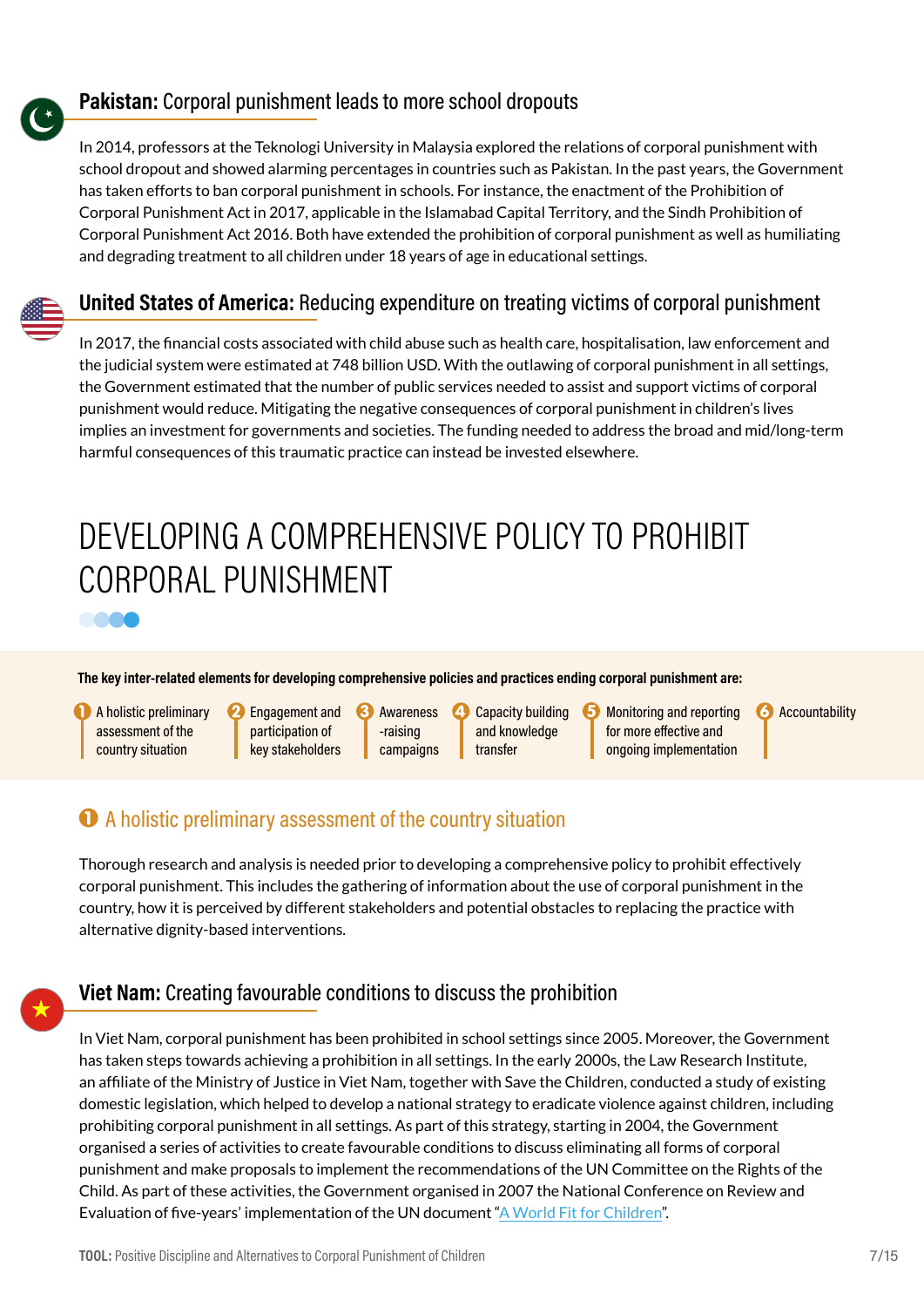## **2** Engagement and participation of key stakeholders

Consulting and engaging different key stakeholders throughout the policy-making process has been an important part of building broad support for ending corporal punishment. As a practice often deeply embedded in cultural, historical, educational and/or social norms, bringing on board those most directly affected is necessary in order to achieve a change of vision that will endure in the long-term.

#### **MULTIPLE STAKEHOLDERS Baltic Sea States:** Regional programme of multiple stakeholders sharing good practices

The [Non-Violent Childhoods programme](https://www.childrenatrisk.eu/nonviolence/#:~:text=Corporal%20punishment%20is%20a%20violation,equal%20protection%20under%20the%20law.) has been developed and led by the Council of the Baltic Sea States Secretariat, a collaborative, multi-stakeholder planning and action to promote the implementation of a ban on corporal punishment of children in the Baltic Sea Region. Representatives from government ministries, national Parliaments, Ombudsperson offices for children, academia and CSOs have worked together collecting good practices. This has helped, inter alia, to develop reports on how to implement the ban on such matters as positive parenting.

#### **MEDICAL PROFESSIONALS**

### **Ghana:** Involvement of medical professionals in sensitising about positive discipline

Medical professionals, including paediatricians and psychologists, are playing a significant role in Ghana in the process of eliminating the use of corporal punishment: they provide concrete testimonies and reports of the harm suffered by child victims, including the long-term consequences for their mental health; and they identify children who have been victims of violence and help them to report the abuse. In this context, medical professionals at the Koforidua Regional Hospital in Ghana provide regular sensitisation events to parents to encourage them to use a positive approach when disciplining their children.

#### **HUMAN RIGHTS INSTITUTIONS Poland:** Initiative of the Ombudsperson to inform about the prohibition

In Poland, the Ombudsperson for Children's Rights helped to raise awareness that children have a right to protection from corporal punishment, including through an information campaign called "React. You've got the  $right$ ", launched in 2013. In follow-up to this campaign, the Ombudsperson developed information material guiding citizens on how to react when they notice signs or acts of violence against children. The campaign achieved positive results and received a special award as a valuable and effective campaign.

" *The achievement I am proudest of is having championed and secured the effective ban on the physical punishment of children in the Republic of Ireland. As of 11 December 2015, a person who administers corporal punishment to a child will no longer be able to rely on the archaic common law defence of "reasonable chastisement," which dates back to 1860."*

Independent member in the Upper House of the Irish Parliament from 2011-2016, Honourable Jillian van Turnhout.



### **Estonia:** Parents involved in the development of positive discipline programmes

Experience in Estonia shows that positive discipline programmes that engage parents and educators can be very effective in transforming persistent attitudes and norms that condone violence against children. For instance, participatory research involving parents revealed that the community-based programme through childcare, child protection and family support improved parenting and communication skills as well as enabled parents to develop strategies for problem solving and managing conflict.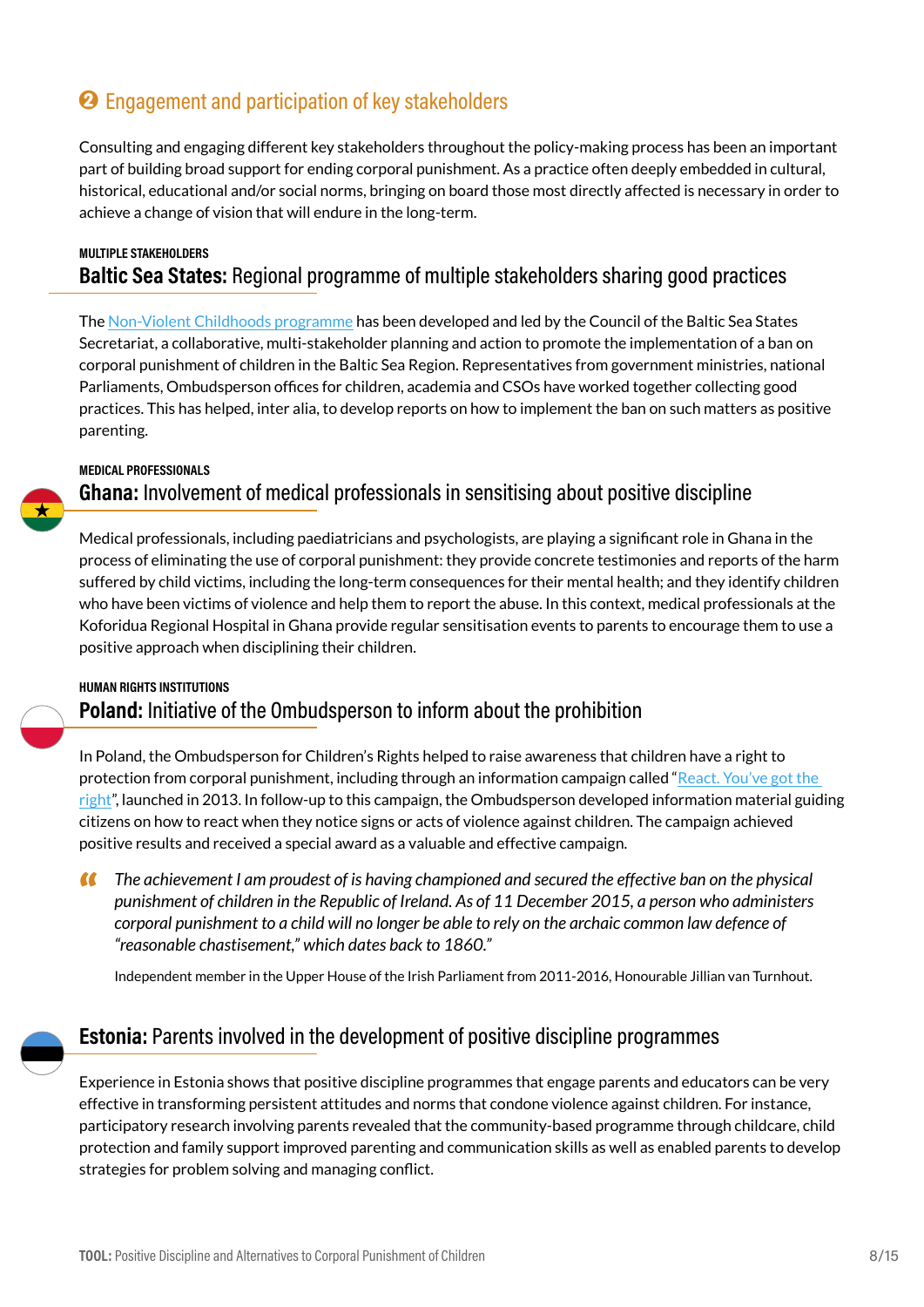#### **CIVIL SOCIETY Fiji:** Government partners with civil society on child protection law

Fiji's Constitution of 2013 provides that "every person has the right to security of the person, which includes the right to be free from any form of violence from any source, at home, school, work or in any other place." The Government of Fiji has been working in close partnership with CSOs through the Children's Coordinating Committee, which represents all major Government departments and CSOs working on child rights and policy in the country. Together, they drafted the Child Protection Bill that includes protection against corporal punishment.

#### **POLITICIANS AND RELIGIOUS LEADERS**

### **Israel:** Minister of Education's argumentation that Judaism doesn't support corporal punishment led to reform

Public officials can also influence and enrich national debates on banning corporal punishment. In 1993, the Minister of Education in Israel published an article entitled "Judaism and Child-Beating" which, based on various rabbinical interpretations of the Torah, argued that Judaism did not support corporal punishment and could even oppose it. Corporal punishment was finally prohibited in law in Israel in 2000. The interpretation of religion by different key public figures such as the Minister of Education played an essential role in the discussions leading to the achievement of the full elimination of the practice in the country.



### **Mauritania:** Religious leaders actively involved in ending corporal punishment

Religious leaders in Mauritania had an active position in the campaign to ban corporal punishment. In particular, thanks to a "fatwa" (a ruling on a point in Islamic law) issued by them prohibiting physical and verbal violence against children in the home and in the educational system. The fatwa was the result of a 2009 study, conducted by the Religious Leaders' Network for Child Rights in Mauritania, assessing whether corporal punishment was allowed under Islam. UNICEF collaborated with this Network in order to disseminate the study in a regional workshop. This partnership followed the recommendation of the UN Secretary-General's Study on Violence against Children, [which urged close collaboration](https://documents-dds-ny.un.org/doc/UNDOC/GEN/N06/491/05/PDF/N0649105.pdf?OpenElement) with faith communities and religious leaders in the struggle to end violence against children.

#### **CHILDREN**



### **Mongolia:** Children initiated the process of change with the release of a report and subsequent campaign

In Mongolia, children's participation was central in the advocacy to legislate against corporal punishment. Children were at the forefront of research, awareness-raising campaigns and other advocacy initiatives to eliminate this practice. The campaign for the legal change in Mongolia was initiated in 2006 with the release of a report produced with and by children in schools and institutions where they shared their experiences of being punished. The report had a significant impact on discussions, leading to the full ban of the practice in 2016.

### **Peru:** Children monitoring the implementation of the prohibition

Children have also been at the forefront of monitoring the implementation of legislation prohibiting corporal punishment, as was the case in Peru. In 2017, the Ombudsperson together with CSOs, organised two workshops in Lima, with wide participation of children, to monitor progress since the ban of corporal punishment in 2015. As an outcome of the discussions, a document compiled testimony of children, including the settings where the practice of corporal punishment persists, and reflecting on progress, remaining challenges as well as suggestions to fully implement the law.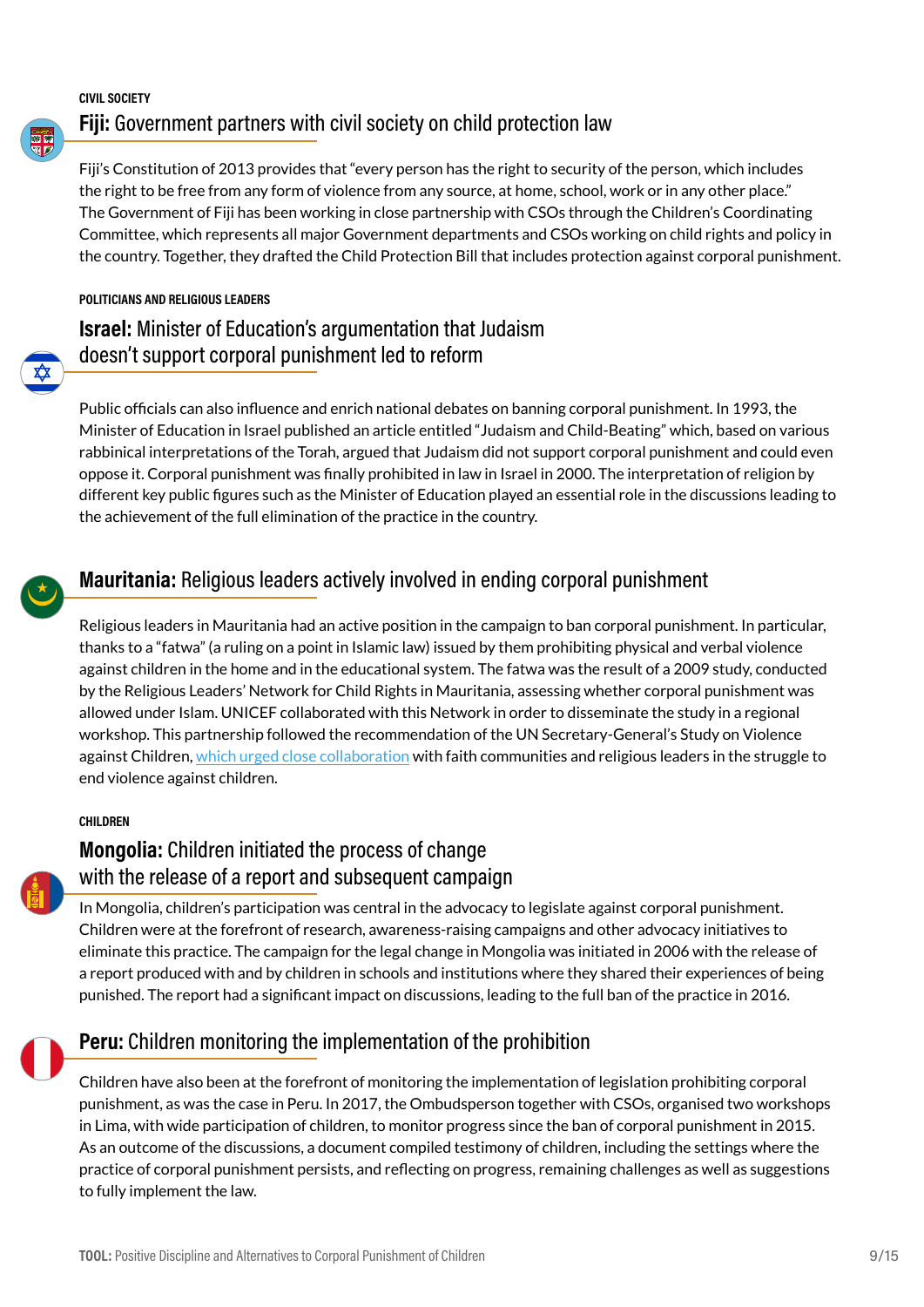### <sup>3</sup> Awareness-raising campaigns

Awareness-raising campaigns – by governments and/or civil society and other stakeholders – can be prepared prior to and/or after the adoption of the law prohibiting corporal punishment. If launched earlier, such campaigns are normally aimed at raising awareness and generating agreement by stakeholders about the need to adopt a ban. If conducted later, they are essential to publicise the prohibition and to educate society on alternatives to discipline children without violence. In both situations, practice has shown that it is important to emphasise that the ban is not meant to be punitive against parents but rather to give them the tools to discipline children without recourse to violence and through positive parenting.



### **Croatia:** A campaign promoting non-violent behaviours at schools

After prohibiting the use of corporal punishment in all settings in 1999, the Government of Croatia, together with UNICEF, implemented the "[safe and enabling school environment programme](https://www.unicef.org/croatia/en/reports/safe-and-enabling-environment-schools)". The programme aimed to encourage non-violent discipline in schools through a campaign and a capacity building programme. The campaign promoted a change of behaviour by raising awareness on the effects of physical and verbal violence on the child and suggested a change towards a non-violent space in the classroom. UNICEF conducted an external evaluation in 2012 which revealed that the project was effective in raising awareness on the importance of creating a nonviolent space in schools.



### **Sri Lanka:** Television advertisements discouraged the use of corporal punishment

In 2018, the National Child Protection Authority of Sri Lanka, a governmental institution with the purpose, amongst other things, of advising the Government on policies and laws on prevention of child abuse, produced a series of television advertisements discouraging the use of corporal punishment. The advertisements touched issues such as: "why corporal punishment is not good for your child", "disciplining toddlers and pre-schoolers" and the importance of promoting dialogue between children and caregivers in general. The National Child Protection Authority also produced posters on alternatives to corporal punishment, which were disseminated through the national newspaper. Thanks to this program, there has been a significant reduction in parental use of corporal punishment.

### **<sup>4</sup>** Capacity building and knowledge transfer

" *Each State Party shall undertake to prevent in any territory under its jurisdiction other acts of cruel, inhuman or degrading treatment or punishment which do not amount to torture as defined in article I, when such acts are committed by or at the instigation of or with the consent or acquiescence of a public official or other person acting in an official capacity. (…)"*

Article 16 UN Convention Against Torture 1.

Effective capacity building programmes for parents, caregivers, teachers and society in general have a twofold objective: a) to communicate what the law is intended to achieve; and b) to guide different stakeholders in implementing alternatives to corporal punishment. This combination has been shown to be the most effective way to achieve a complete elimination of corporal punishment. Programmes encouraging a change of mindset and behaviour have also been useful in promoting alternatives to corporal punishment even if the State has not yet legally banned the practice.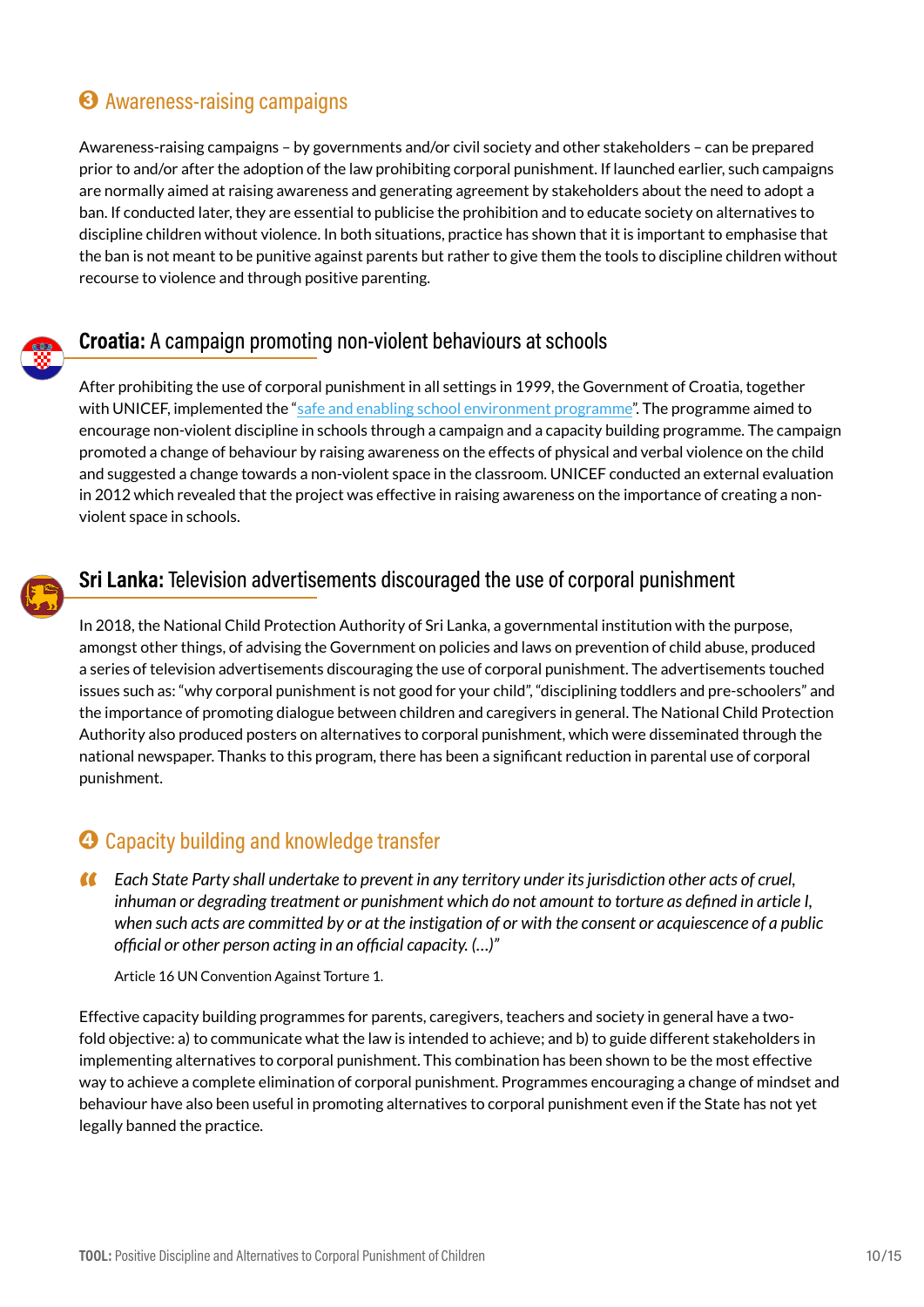### **Afghanistan:** Training programmes for teachers to encourage the discipline without violence at school

In 2003, the Government of Afghanistan, together with UNICEF and Save the Children, developed two training modules for teachers and health workers to emphasise the importance of using non-violent methods of discipline in schools and in the home. The module for teachers was incorporated into the "National Teacher Training [Programme"](https://www.unicef.org/media/media_7316.html#:~:text=First%20national%20teacher%20training%20programme%20in%20Afghanistan%20gets%20underway,-Share&text=KABUL%2C%2016%20February%202003%20%2D%20A,with%20the%20support%20of%20UNICEF.) which, among other objectives, was intended to build an understanding of the development of child psychology and to explain positive discipline skills to put in practice in the classroom. In 2008, Afghanistan prohibited corporal punishment in schools under article 39 of the Education Act.

### **Spain:** Providing resources to parents to educate their children without violence before and after the enactment of the law

Before the enactment of the full prohibition of corporal punishment in Spain in 2007, Save the Children developed a training programme for parents within the campaign ["Educa, no pegues](https://www.savethechildren.es/sites/default/files/imce/docs/educa_no_pegues_savethechildren.pdf)" (Educate, don't hit) to provide them with resources to educate children without violence and to help parents feel supported and more confident when implementing positive discipline. Soon after the launch of the campaign, around 70 organisations and public institutions, including the Ministry of Social Welfare, were also participating. Every training session was conducted by a professional in positive discipline methodology and focused on issues such as "the child as subject of rights" and "the importance of a healthy psychological development during childhood". The Spanish experience showed it is important the legal reform comes with educational programmes on alternatives to corporal punishment in order to be effective.

## 5 Monitoring and reporting for more effective and ongoing implementation

Systematic monitoring and reporting of the situation of corporal punishment of children in a country, including the collection of sufficient, reliable and disaggregated data, has helped States evaluate implementation and identify challenges and areas for greater inputs. National Human Rights Institutions (NHRIs) have an important role to play in monitoring implementation and ought to incorporate children's rights within their national action plans. Likewise, good State practices include visits to institutions and centres for children (such as orphanages, group homes, unaccompanied child asylum-seeker centres, or residential centres, juvenile justice facilities, etc.) by national preventive mechanisms set up by States parties to the Optional Protocol to the Convention against Torture (OPCAT) or other independent monitoring bodies.



### **Lebanon:** E-helpline for children victims of violence to report their cases

In 2012, the Government of Lebanon, together with World Vision and the local CSO Himaya, introduced a e-helpline for children victims of violence to report their situations with a team of professionals without delay. This e-helpline, still operative today, consists of a reporting mechanism that provides online technical support, as well as referrals and counselling, for children victims of violence. Experience demonstrates that e-helplines are an effective tool to collect information on cases of violence against children, to bring them to the attention of relevant authorities and to provide psychological support to child victims of violence.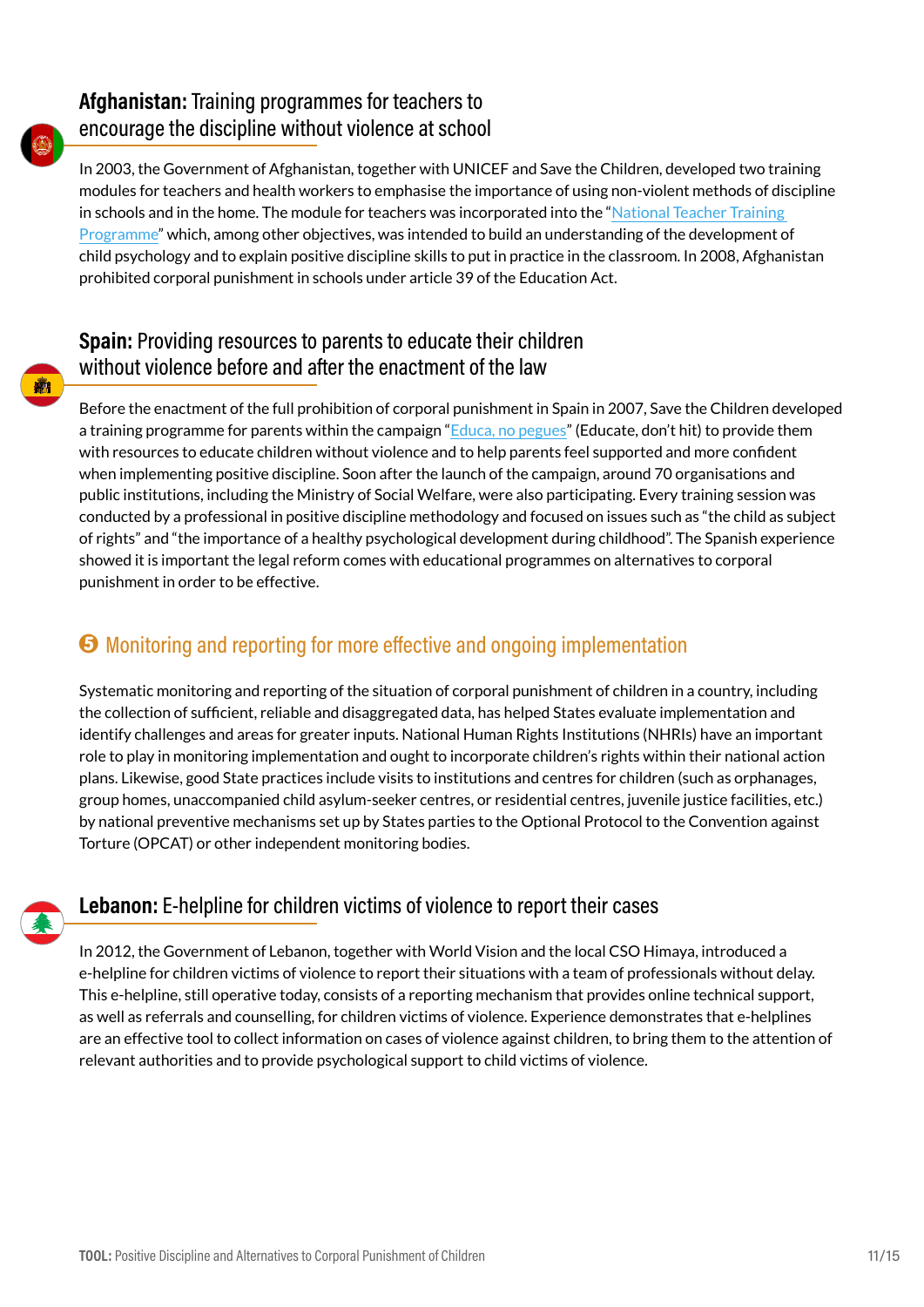## **6** Accountability

States should provide remedies for the violation of children's rights, including those provoked by the use of corporal punishment against children. Accountability mechanisms should be independent, child-friendly and accessible for children. Generally speaking, there are four types of accountability, each with different capacity for enforcement: judicial, quasi-judicial, administrative and social accountability.



### **Colombia:** Administrative and judicial accountability accompanying legal reform

In 2006, Colombia adopted the [Chilhood and Adolescence Code](https://www.procuraduria.gov.co/portal/media/file/Visi%C3%B3n Mundial_Codigo de Infancia 2011%281%29.pdf) allowing children and adolescents, through their legal representatives, to submit complaints to the competent authorities. This Code sets two kinds of proceedings to redress a child's damaged rights: 1) administrative, consisting of all actions carried out by authorities such as the family defender or the police inspector, and 2) judicial, a proceeding conducted by the Family Judge with the purpose of adopting measures to protect children and adolescents who have had their rights violated.



### **Nepal:** Social accountability with and for children

In Nepal, social accountability is carried out through children's clubs within Child-Friendly Local Governance (CFLG) bodies established by the Ministry of Federal Affairs and Local Development in 2007. Through public hearings organised by the CFLGs, children provide recommendations and guidance to the Government in realising and mainstreaming the rights of children into the local government system, structure and policies. The success of the CFLG led to the Government of Nepal to launch a National Strategy on Child Friendly Local Governance, still in place today. The adoption of this National Strategy included the allocation of 15% of the local capital block to be dedicated to children, especially the most marginalized, which allows the implementation of the recommendations provided by children through the CFLGs.



### **Panama:** Quasi-judicial accountability connecting the national to the international level

In 2011, Panama's Ombudsperson set up an [Observatory of the Rights of Children and Adolescents](http://www.odenapanama.com/) for ongoing follow-up of the UN Treaty Bodies' recommendations. Among other purposes, the Observatory is the primary domestic link supporting access to the international communications procedures as accountability mechanisms to redress violations of children's rights.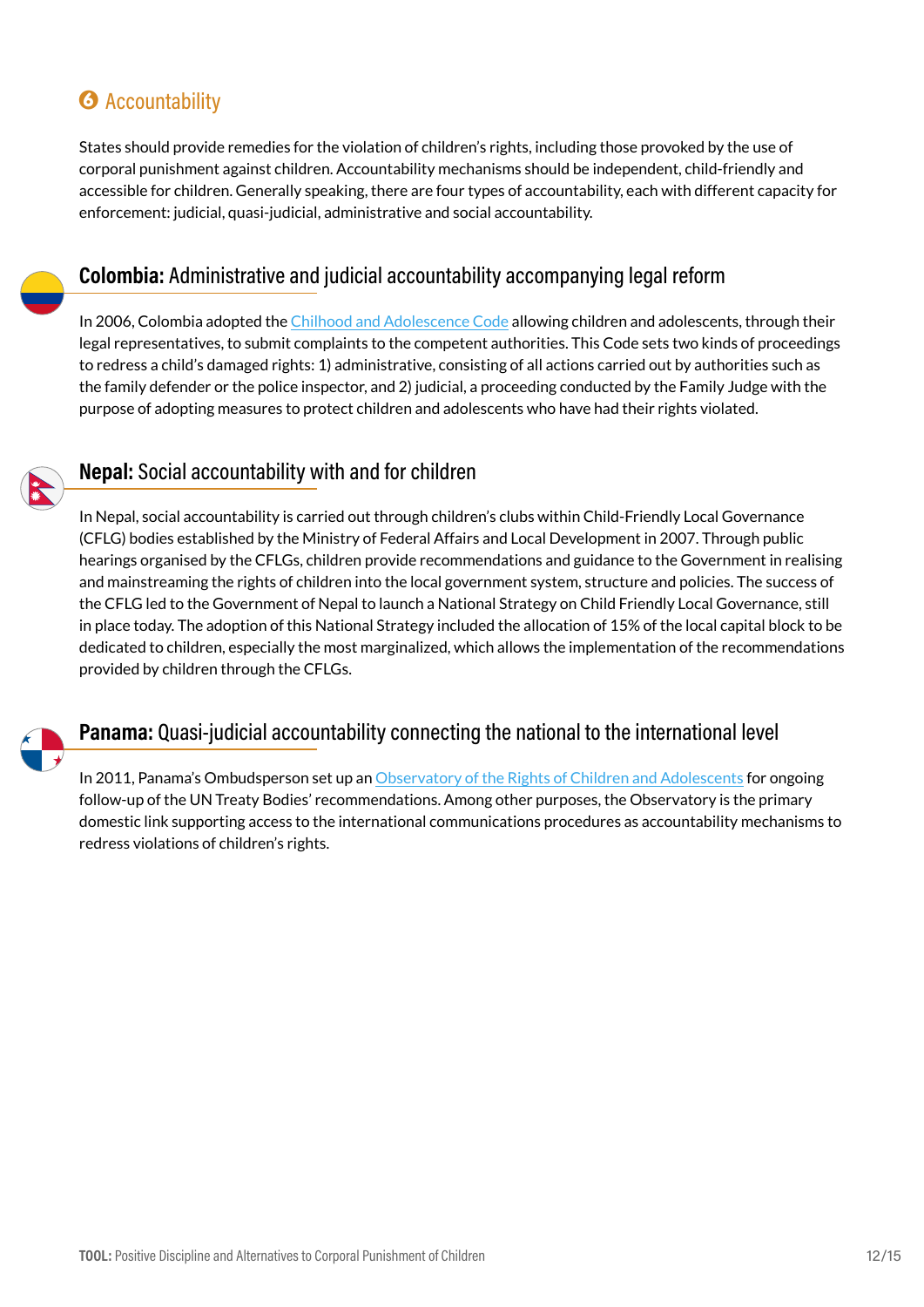# ADOPTING LEGISLATION PROHIBITING CORPORAL PUNISHMENT

**COOO** 

" *1. Each State Party shall take effective legislative, administrative, judicial or other measures to prevent acts of torture in any territory under its jurisdiction."*

Article 2 UN Convention against Torture

A solid legal basis is essential to clarify the law and is recommended to remove any justification for and permission of corporal punishment.

### **Sweden:** An educational rather than punitive approach to the legal prohibition

In 1979, Sweden became the first country to fully ban corporal punishment. The debates and reforms that led to the prohibition took place over a period of 50 years. In 1957 the Penal Code provision that protected parents from physical assault charges in disciplinary cases was removed. This was extremely significant because, for the first time, children received the same legal protection from assault as adults. In 1977, the Government appointed a Commission on Children's Rights with the objective of reviewing and modifying the Parents Code, to explicitly prohibit corporal punishment. The proposal was supported by 98% of Parliamentary members and was enacted by Parliament in 1979. The fact that the ban added no criminal penalties for assault beyond those already in place in the Penal Code was key to receive such a high percentage of support in Parliament. This reform was aimed at educating the Swedish public on the need to use non-violent strategies to discipline children, rather than as a tool for prosecuting parents.

### **Turkmenistan:** Protection of the dignity of the child central in the reason of the prohibition

Turkmenistan prohibited corporal punishment in 2002. Article 24 of the Law on Guarantees of the Rights of the Child states that "humiliation of the dignity of the child, corporal punishment, other physical abuse harmful for the child's mental or physical health are inadmissible." Moreover, the Family Code of 2012 states in article 85.2) that "humiliation of the dignity of the child, intimidation, corporal punishment, other physical abuse harmful for the child's mental or physical health are inadmissible."

### **Greece:** Prohibition after a resolution of an intergovernmental institution

In Greece, the prohibition of corporal punishment was achieved in 2006 following a [resolution by the European](https://www.coe.int/en/web/european-social-charter/processed-complaints/-/asset_publisher/5GEFkJmH2bYG/content/no-17-2003-world-organisation-against-torture-omct-v-greece?inheritRedirect=false)  [Committee of Social Rights.](https://www.coe.int/en/web/european-social-charter/processed-complaints/-/asset_publisher/5GEFkJmH2bYG/content/no-17-2003-world-organisation-against-torture-omct-v-greece?inheritRedirect=false) In the resolution, the Committee found that Greece was violating article 17 of the European Social Charter (on right of children and young persons to social, legal and economic protection) due to the absence of an explicit legal prohibition of corporal punishment of children in the home, secondary schools and other childcare institutions.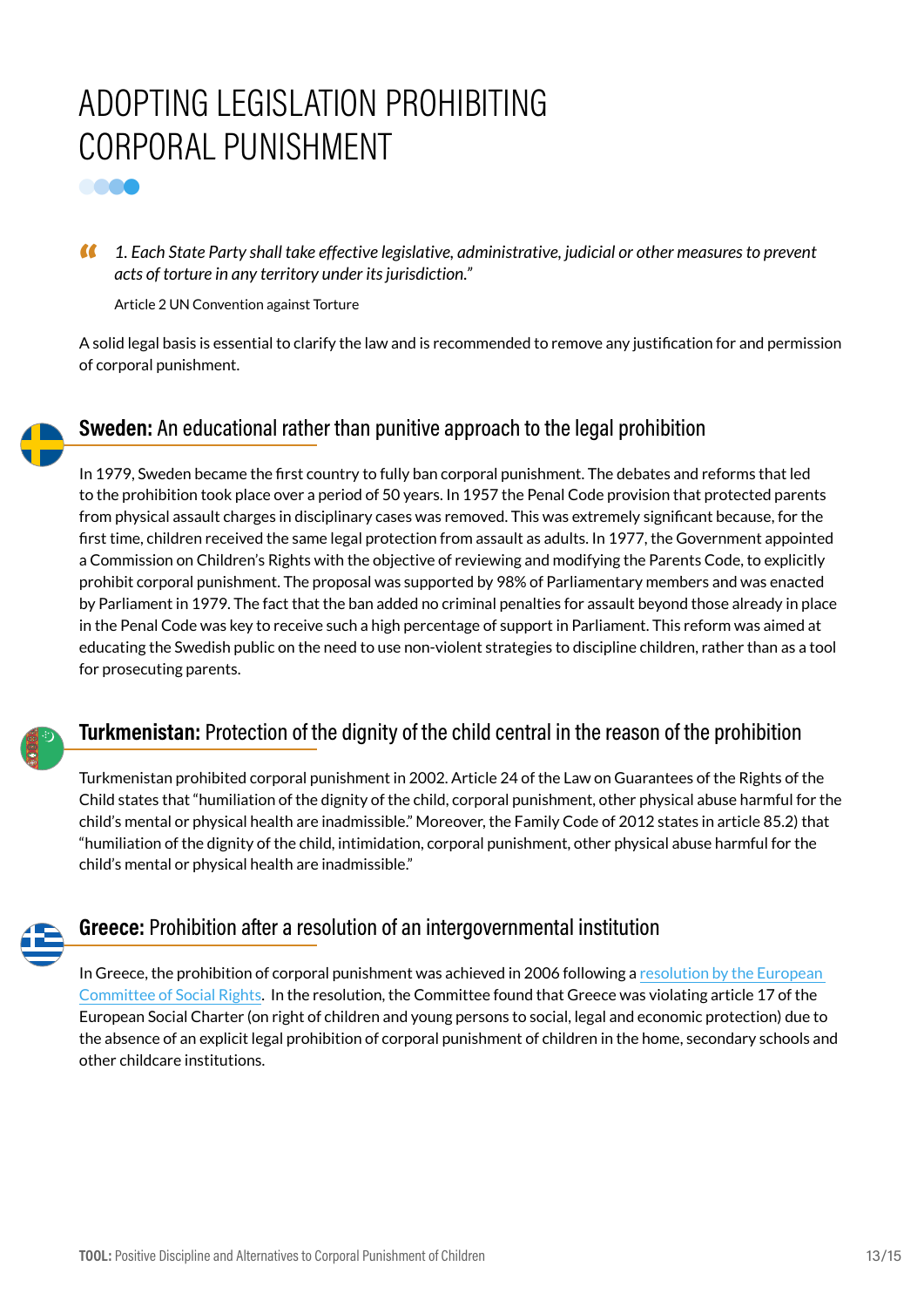# <span id="page-13-0"></span>THINGS TO CONSIDER: DEVELOPING A COMPREHENSIVE LAW AND/OR POLICY TO EFFECTIVELY PROHIBIT CORPORAL PUNISHMENT **COOO**

Developing a comprehensive law and/or policy to effectively prohibit corporal punishment in all settings involves promoting an educational and non-punitive approach to discipline as well as informing and providing parents, teachers and caregivers with the relevant tools and skills to implement alternatives to violent discipline. Relevant stakeholders must be engaged in the process and effective monitoring and accountability mechanisms should be in place/set up.

1.

What laws or policies already exist that prohibit corporal punishment (stocktaking exercise) or otherwise protect children from violence (such as laws covering education, domestic violence, child protection, criminal law, antitorture laws, etc.)?

### 2.

Which stakeholders are to be engaged during the policy-making process? How will they be consulted?

### 3.

What communication strategies will be used (both pre- and post-adoption of policy or law), when will they be implemented (timeframes), and who will be the target audiences?

### 4.

What are the plans for capacity building programmes: who will roll out the programmes (authority), who will be trained (recipients), timeframes, costs?

#### 5.

What arrangements will be made for monitoring and evaluating the effective implementation of the law or policy, making sure to identify challenges and areas for improvement?

#### 6.

Which accountability mechanisms already exist in national laws? Are additional mechanisms needed, or can existing mechanisms be delegated responsibility to redress child rights violations? What should be the main characteristics of these mechanisms?

### 7.

What financial, human or technical resouces are needed to implement the policy and/or law?

### 8.

Which partners are available to support the process, and how will they be engaged?